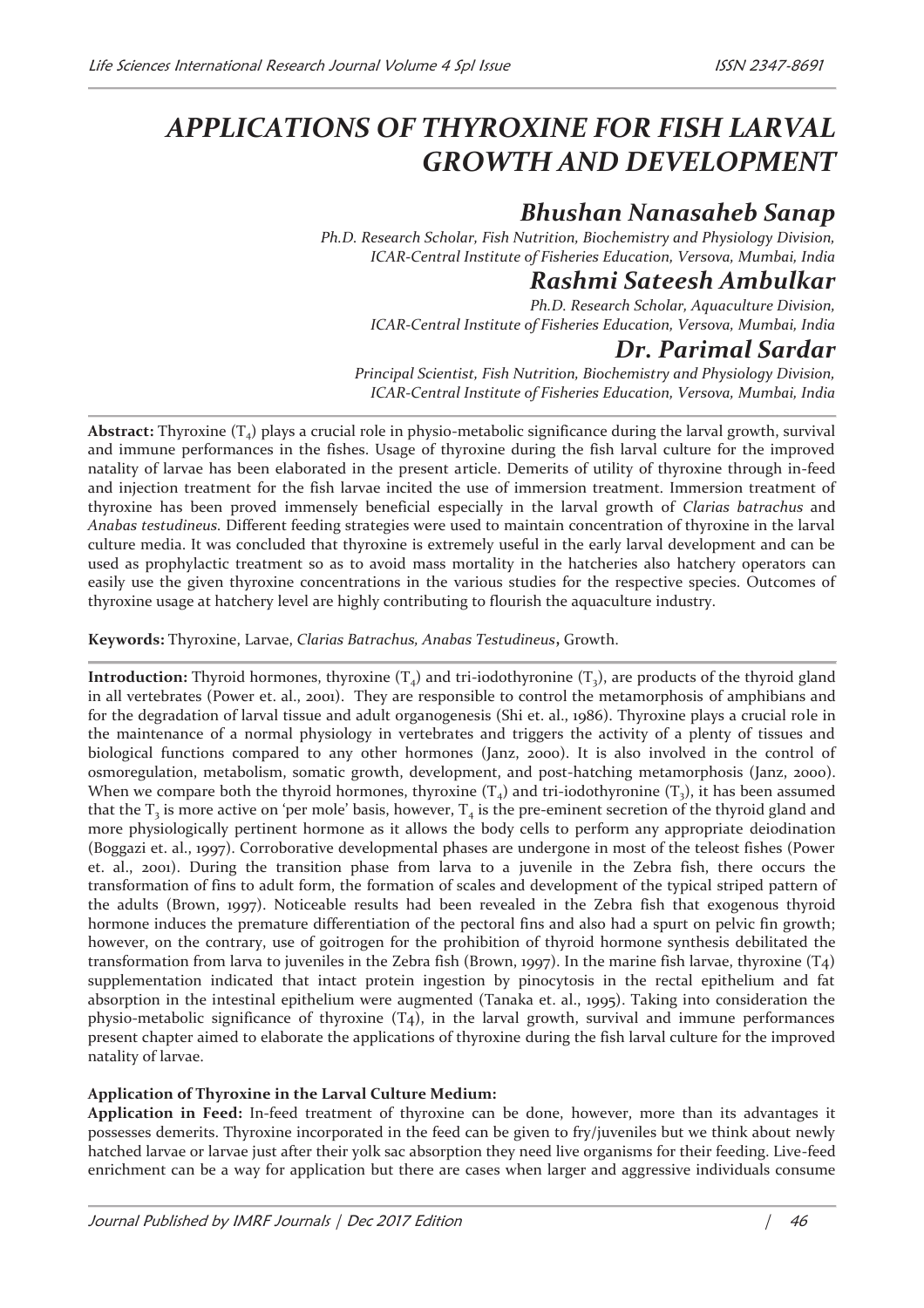more and are competitive in obtaining a large quantity of food compared to smaller ones. In the hatcheries, small quantities of feed are used for larvae and to provide accurate quantities of thyroxine additive dose to each and every larva is a bit difficult task. Surpassing all these demerits it is the fact that diseased fish cease feeding. In this case, in-feed treatment cannot be a successful one.

**Injection Treatment:** When injection treatment is considered for the larvae/fry/juveniles, a prerequisite is fish should be anesthetized otherwise fish can be injured leading to a death. However, injecting a fish which has just absorbed its yolk sac is a very difficult task and there high chances of injury and death. However, injection treatment can be applied with female brooders so that possibly it can exert its effect on oocytes and on the larvae in the early development. For the larvae, injection treatment of thyroxine can be applied using microinjections and other new technologies but they are expensive, carried out on experimental basis, time consuming and cannot be operated by farmers. This paves the way for immersion treatment which has been proved successful over both the treatments.

**Immersion Treatment:** Application of thyroxine through immersion treatment has proved successful and efficient for the 5 days old larvae. Larval culture water was prepared by adding thyroxine hormone (Eltroxine, GlaxoSmithkline, India) into the tubs of pre-settled clean natural water and stirred well for proper mixing. The same media was used for topping the water quantity so as to maintain the water quality and precise concentrations of thyroxine  $(T_4)$ . The culture medium was freshly prepared after every 3 days and fully changed in all the tubs. The normal water was used as the control. Proper aeration was provided in the control as well as in the treatments. Thyroxine application in the larval culture waters through immersion treatment was carried in *Clarias batrachus* and *Anabas testudineus* larvae (Srivatava et. al., 2013; Ambulkar et. al., 2016; Sanap et. al., 2017).

**Feeding Strategies:** Feeding strategy for the immersion treatment was applied carefully to maintain the precise concentration of thyroxine in the larval waters. Different feeding strategies were used in the various studies depending upon availability and suitability of feed to the respective species. In the thyroxine immersion treatment of 15g *Clarias batrachus* larvae were fed with freshly hatched brine shrimp larvae ad libitum for 15 days in three regimes 1 day (feeding once a day), 2 days (feeding twice a day), 3 days (feeding thrice a day). Dead nauplii, fecal matter, and accumulated debris were siphoned out daily to maintain the hygienic conditions and the thyroxine water was topped to maintain the concentrations (Srivastava et. al., 2013). When the thyroxine immersion treatment was used for *Clarias batrachus* 5 days old larvae were fed with egg-custard, newly hatched brine shrimp larvae, and plankton. The micropipette was used for application of egg-custard into the larval tubs. The micropipette was slowly immersed in the tubs so as to avoid turbidity and retain the water quality. Further, the larvae were allowed to feed only for 1 hour and then the remaining custard was pipetted out to maintain the water quality. Plankton was collected in the bucket at evening hours, plankton water was sieved and the net was washed in the treatment tubs so as to maintain the concentrations of  $T<sub>4</sub>$  and to avoid the addition of extra water along with plankton. Larvae were fed three times a day, in the early morning hours with baby artemia, in the afternoon with egg-custard and at night with plankton (Ambulkar et. al., 2016). Modified feeding strategy based upon the availability and suitability of feed was used when thyroxine was applied to the larval waters of *Anabas testudineus,* they were fed with mixed zooplankton comprising Brachionus sp., Moina sp. and Daphnia sp. for the experimental period of 15 days. Plankton was collected and filtered through fine-meshed plankton net (0.04mm) to obtain the quantitative estimates of plankton of 1ml (112.19± 17.52 zooplankton numbers ml<sup>-1</sup>x10<sup>3</sup>) and were counted using Sedgwick-Rafter (S-R) cell under a stereo microscope (Motic SMZ 4 MP) so as to maintain the concentrations of thyroxine in the larval waters (Sanap et. al., 2017).

**Findings:** Effects of water enrichment with thyroxine  $(T_4)$  on the growth and natality of *Anabas testudineus* larvae for the experimental period of 15 days revealed that 2.5  $\mu$ g/L and 5.0  $\mu$ g/L thyroxine exhibited significantly higher (P<0.05) length gain (10.50±0.23mm), weight gain (44.50±2.60 mg), percent weight gain (1294.90±75.60 %), specific growth rate (17.55±0.64 % per day), and cent percent survival. The growth of larvae was also confirmed by microscopic examination of a longitudinal section of larvae (Sanap et. al., 2017). This study was evident with corroborative research work in the 5 days old larvae of *Clarias batrachus* where, 2 µg/L of thyroxine immersion treatment exhibited 88±1.66% survival (Ambulkar et. al., 2016). However, there is a supportive study where cent percent survival has been obtained using 6.0  $\mu g L^{-1}$  thyroxine immersion treatments for the growth and survival of 15 mg larvae of *Clarias batrachus* (Srivastava et. al., 2013). In one day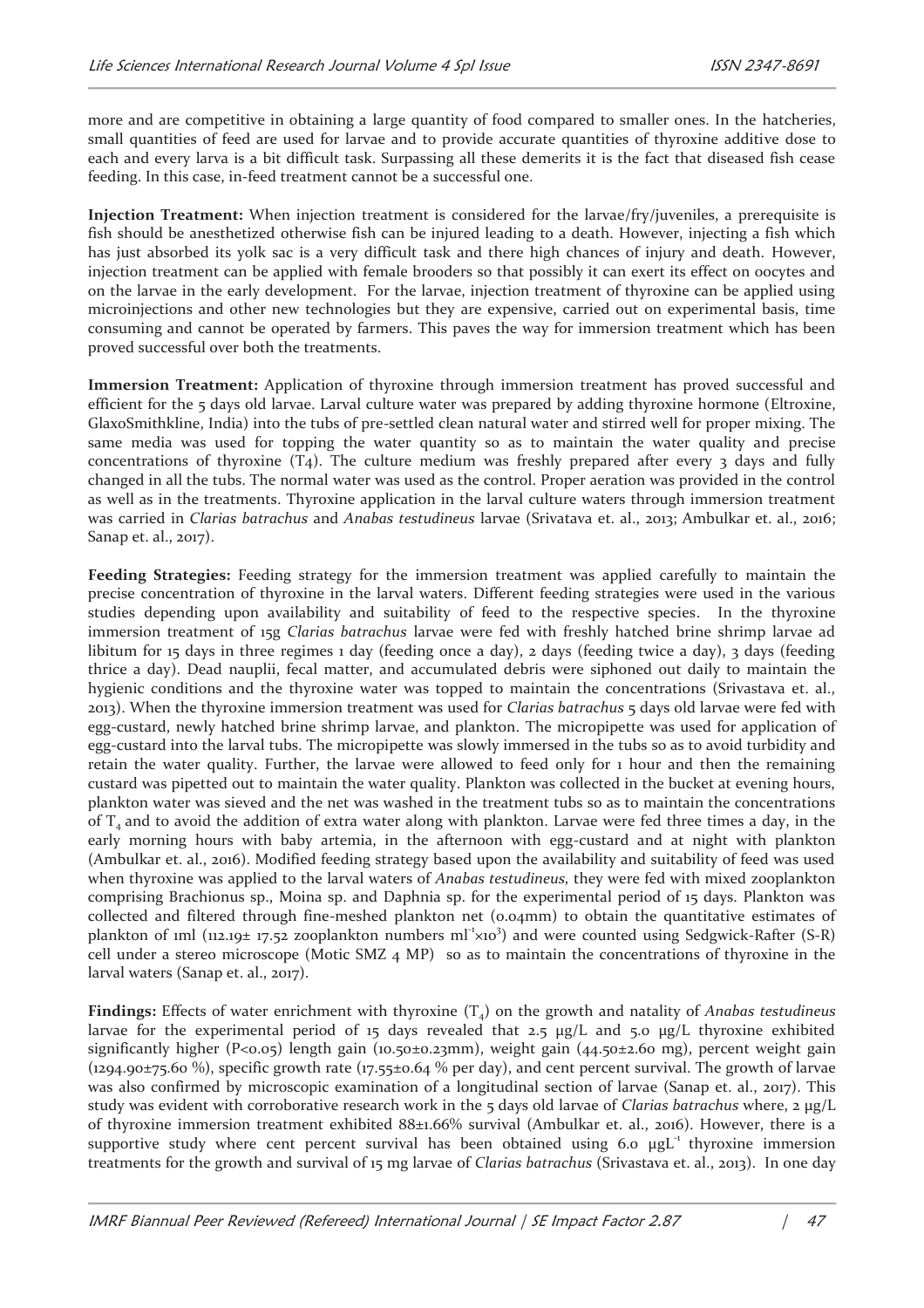old yolk-sac larvae of Tilapia (*Oreochromis mossambicus*), immersion treatment of 0.05 ppm T<sub>4</sub> or 0.01 ppm  $T_3$  significantly accelerated the differentiation and growth of all the fins, particularly pectoral and tail fins which also accelerated yolk absorption and transition to free-swimming activity in the larvae (Reddy and Lam, 1992). The injection treatment of females of *Oreochromis niloticus* with L-thyroxine (T4) (1 or 10 μg T4/g BW) greatly enhanced the development of the digestive tract and accessory glands of larvae and the subsequent effect on larval growth and survival were observed. The study concluded that exogenous T<sub>4</sub> in maternal circulation might have been transferred into oocytes and larvae and thyroid hormone appears to play some role in the early development and growth of larvae Nile tilapia, *O. niloticus* (Khallil et. al., 2011). The growth of otolith in Nile Tilapia at least during the juvenile stage is regulated by thyroid hormones (Shiao et.al., 2008). Post-larval of *Sicyopterus lagocephalus* (Teleostei: Gobioidei) experience a true metamorphic stage especially the change in the position of the mouth is significantly accelerated under the control of thyroid hormones at the time of its recruitment into the river (Taillebois et. al., 2011). During critical phases of first feeding of *Heteropneustes fossilis* (Singhi) combined treatment of thyroxine and cortisol resulted in food utilization and promoted vital developmental processes which resulted in uniform growth, decreased mortality, better survival and transformation of larvae to juveniles (Nayak et. al., 2004).

**Future Prospects:** It is very well known that there are adverse effects of antibiotics and drugs. However, there is little area explored for the pernicious effects of hormones especially thyroxine. Though, there sterling results of thyroxine during the fish larval development, there are thrust areas unsealed for the research on the effect of thyroxine-treated fishes upon the human consumption. Thyroxine is a protein-based hormone (a modified form of amino acids i.e. Tyrosine) and not a lipid-based hormone, hence these may reduce the chances of storage into the body. However, ultimately aquaculture contributes to the human food consumption there is a need to explore the effects of thyroxine-treated fishes upon human consumption.

**Acknowledgment:** The authors are grateful to the Director, ICAR-Central Institute of Fisheries Education, Mumbai for providing the facilities to conduct research work and supporting the development in academic career.

#### **References:**

- 1. Ambulkar, Rashmi S., C. S. Chaturvedi, Gupta Subodh, Krishna Gopal, N. K. Chadha, Sanap Bhushan, and A. K. Pandey. "Supplementation of thyroxine and vitamin C for enhanced growth and survival in early larval stages of Clarias batrachus (Linnaeus, 1758)." Journal of Experimental Zoology, India 19. 2 (2016): 815-819.
- 2. Bogazzi, Fausto, Luigi Bartalena, Sandra Brogioni, Alessandro Burelli, Lucia Grasso, Enrica Dell'Unto, Luca Manetti, and Enio Martino. "L-thyroxine directly affects expression of thyroid hormone-sensitive genes: regulatory effect of RXRβ." Molecular and cellular endocrinology 134. 1 (1997): 23-31.
- 3. Brown, Donald D. "The role of thyroid hormone in zebrafish and axolotl development." Proceedings of the National Academy of Sciences 94. 24 (1997): 13011-13016.
- 4. Janz, D.M. "Endocrine system. In: The Laboratory Fish, G.K.Ostrander, ed., Chap. 25. Academic Press, San Diego. (2000). In: Blanton, Michael L., and Jennifer L. Specker. "The hypothalamic-pituitary-thyroid (HPT) axis in fish and its role in fish development and reproduction." Critical reviews in toxicology 37. 1-2  $(2007): 97-115.$
- 5. Khalil, Noha A., Hassan MM Khalaf Allah, and Mostafa A. Mousa. "The effect of maternal thyroxine injection on growth, survival and development of the digestive system of Nile tilapia, Oreochromis niloticus, larvae." Advances in Bioscience and Biotechnology 2. 05 (2011): 320.
- 6. Nayak, P. K., T. K. Mishra, J. Mishra, and A. K. Pandey. "Effect of combined thyroxine and cortisol treatment on hatching of eggs, post-embryonic growth and survival of larvae of Heteropneustes fossilis." Journal of the Indian Fisheries Association 31 (2004): 125-137.
- 7. Power, D. M., Lynda Llewellyn, M. Faustino, Mari Ann Nowell, B. Th Björnsson, Ingibjörg E. Einarsdóttir, Adelino VM Canario, and Glen E. Sweeney. "Thyroid hormones in growth and development of fish." Comparative Biochemistry and Physiology Part C: Toxicology & Pharmacology 130. 4 (2001): 447-459.
- 8. Reddy, P. K., and T. J. Lam. "Role of thyroid hormones in tilapia larvae (Oreochromis mossambicus): I. Effects of the hormones and an antithyroid drug on yolk absorption, growth and development." Fish Physiology and Biochemistry 9. 5 (1992): 473-485.
- 9. Sanap, B.N., Sanap. V.N., Ambulkar, R.S., Sardar, P., Srivastava, P.P., Borah, B.C., and Kamble, S. "Effects of thyroxine augmented ambient water on the growth and survival during early life stages of *Anabas*